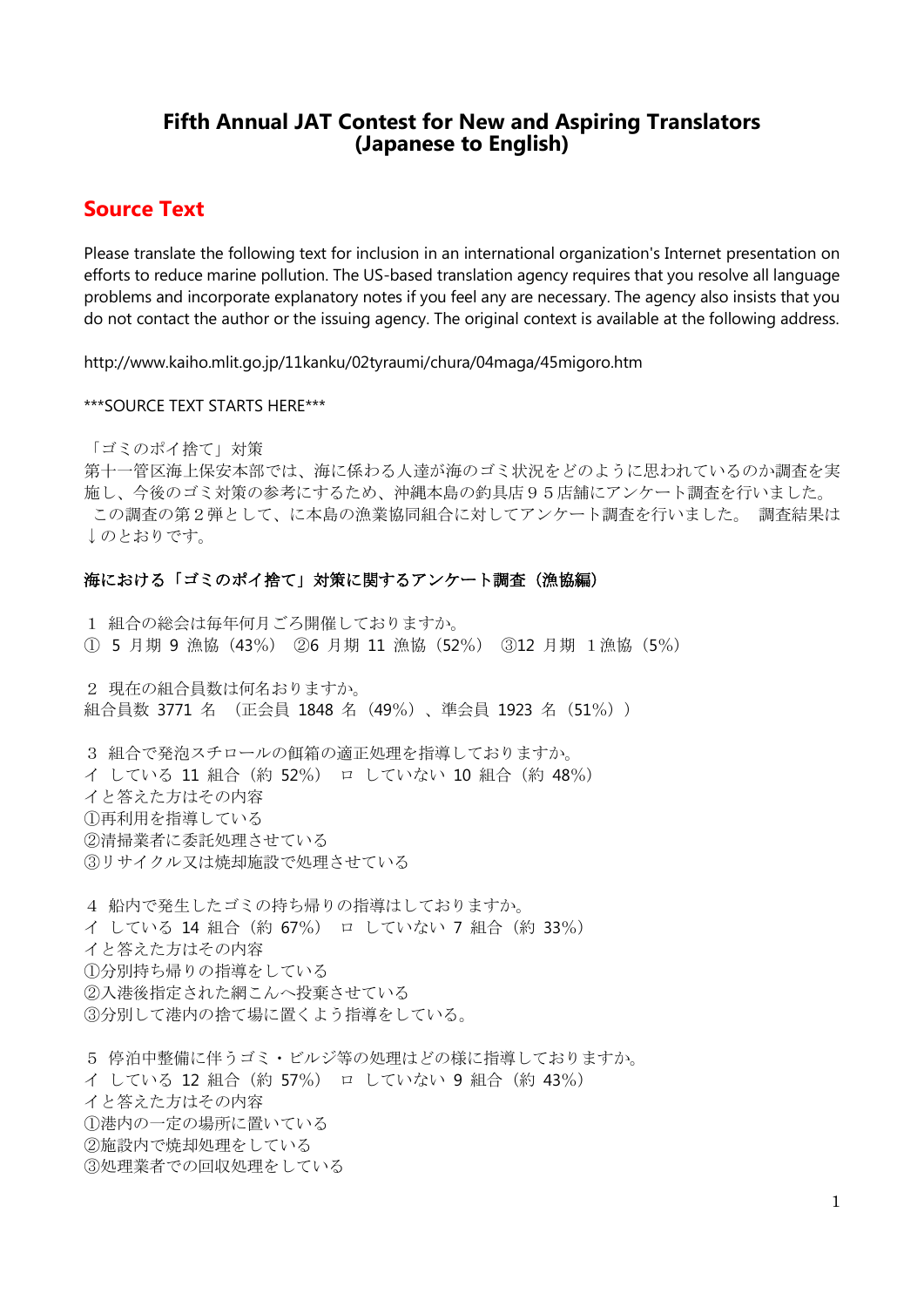6 港内の清掃は定期的に行っておりますか。 イ 行っている 19 組合(約 90%) ロ 行っていない 2 組合(10%) ロと答えた方はその内容 ①行事前に行なっている ②定期的に行なっている ③組合員、又は委託業者に委託して行なっている

7 所属組合員の美化意識(活動)は高いと思いますか。 イ 非常に高い 1 組合(約 5%) ロ 高い 11 組合(約 52%) ハ 低い 9 組合(約 43%)

8 海浜、海域等のゴミの散乱状況は悪化していると思いますか。 イ 非常に悪化している 7 組合(約 33%) ロ 悪化しつつある 13 組合(約 62%) ハ 思わない 1 組合(約 5%)

9 もずく網の洗浄残渣の処理はどのようにしていますか。 ①漁港内で海中に沈め腐敗するまで放置した後に陸上に揚げ、処理している ②回収して網干場で洗浄し海に流している ③洗浄し自然に沈下している ④港内で洗浄してある程度溜まったら、回収して陸上に埋めている。

10 沖縄県のポイ捨て等防止条例「美ら島環境美化条例」をご存知ですか。 イ 知っている 4 組合(約 19%) ロ 全く知らない 9 組合(43%) ※8 組合無回答

11 その他にゴミ問題について、ご意見があれば何でも記入して下さい。 ①港内での釣人のモラルが低い、釣人のマナーが悪いので困っている ②行政側は産業廃棄物の早急な受入態勢を整えるべきである ③港内に家庭のゴミを捨てているのが現状である。又、釣人がゴミを持ち帰らず捨てていく ④河川からのゴミが港内に流れて、特にビニール類が漁船の航行を阻害している ⑤車で港内に入り、ゴミを捨てていく者が多くなっている

## **Finalists**

The following six entries  $(#4, #17, #25, #30, #79, #83)$  have made it to the final round.

#### **Entry 4**

Litter Reduction Plan

The 11th Regional Coast Guard Headquarters conducted a survey on what people whose lives are affected by the ocean think about the trash situation there to provide reference on measures to deal with the garbage. The survey was conducted via questionnaires answered by 95 fishing tackle and equipment stores on Okinawa Island.

The survey was conducted a second time via questionnaires to the island's fishing industry associations. The results appear below.

Questionnaire on the Ocean Litter Reduction Plan (Fishing Industry Association Version)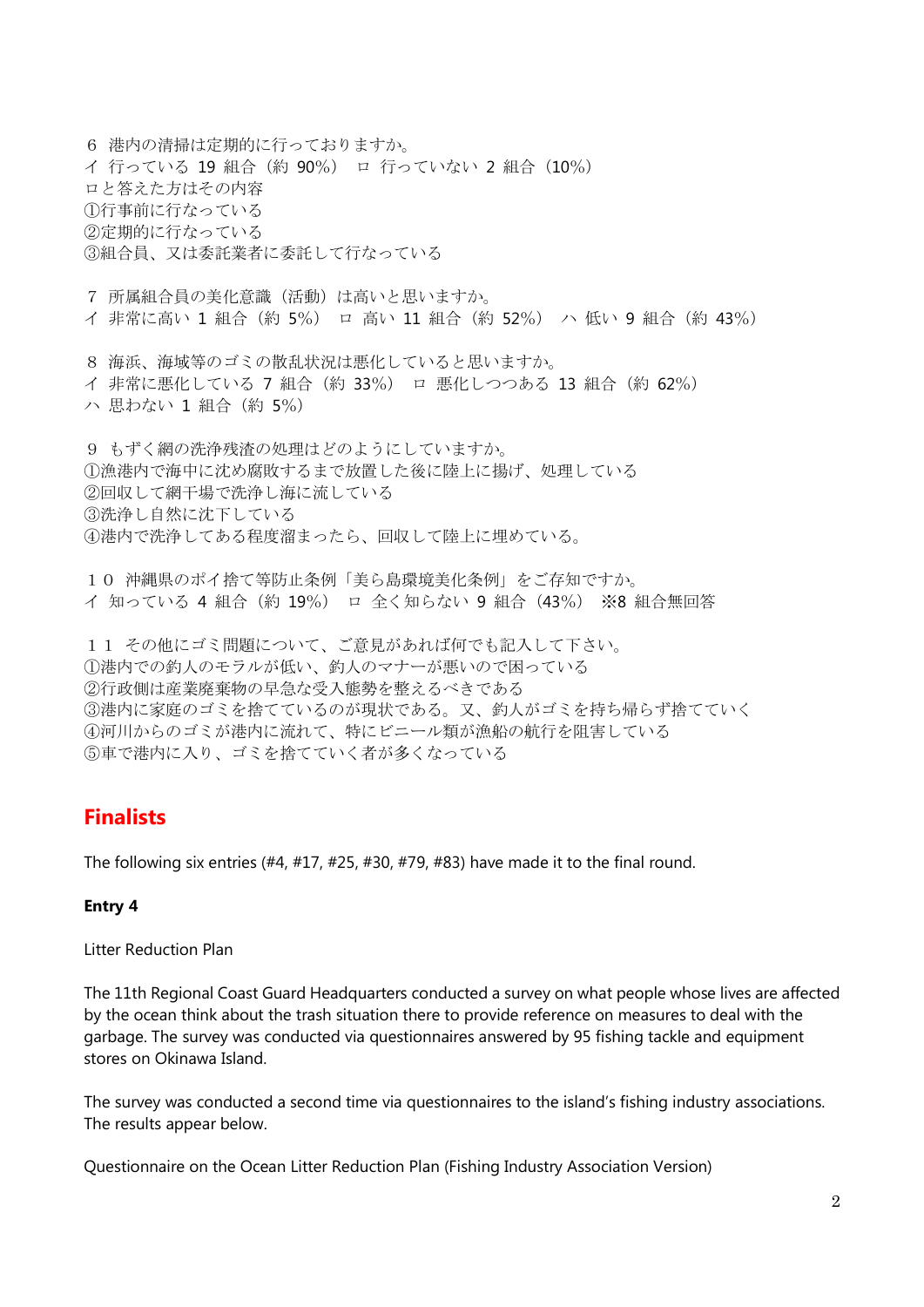1. In what month does your association hold its general meeting each year?

A. May (9 associations, 43%) B. June (11 associations, 52%) C. December (1 association, 5%)

2. How many members does your association have?

Total Members: 3,771 (Regular Members: 1,848, 49%; Associate Members: 1,923, 51%)

3. Does your association encourage the proper disposal of polystyrene bait boxes?

Yes: 11 associations (52%) No: 10 associations (48%)

Those who answered "Yes" encourage recycling, have them cleaned, or dispose of them at recycling or incineration facilities.

4. Does your association encourage members to bring back trash produced on boats?

Yes: 14 associations (67%) No: 7 associations (33%)

Those who answered "Yes" encourage members to separate and bring back their trash, throw it away in designated nets after returning to port, or separate the trash and throw it away at designated dumping areas at port.

5. Does your association in some way direct its members to dispose of garbage, bilge etc. produced during maintenance while anchored?

Yes: 12 associations (57%) No: 9 associations (43%)

Those who answered "Yes" gather it at one place in the port, incinerate it at a facility, or have it collected by a waste disposal company.

6. Does your association conduct periodic cleanups at port?

Yes: 19 associations (90%) No: 2 associations (10%)

Those who answered "Yes" do so before events, clean up periodically, or leave it to members or other companies.

7. Do you think your association's members are highly conscious of beautification or engage in a high amount of beautification activity?

Very high: 1 association (5%) High: 11 associations (52%) Low: 9 associations (43%)

8. Does your association think the trash situation on the seaside and in the ocean is getting worse?

Much worse: 7 associations (33%) Worse: 13 associations (62%) Not worse: 1 association (5%)

9. How does your association treat residue from mozuku net cleaning?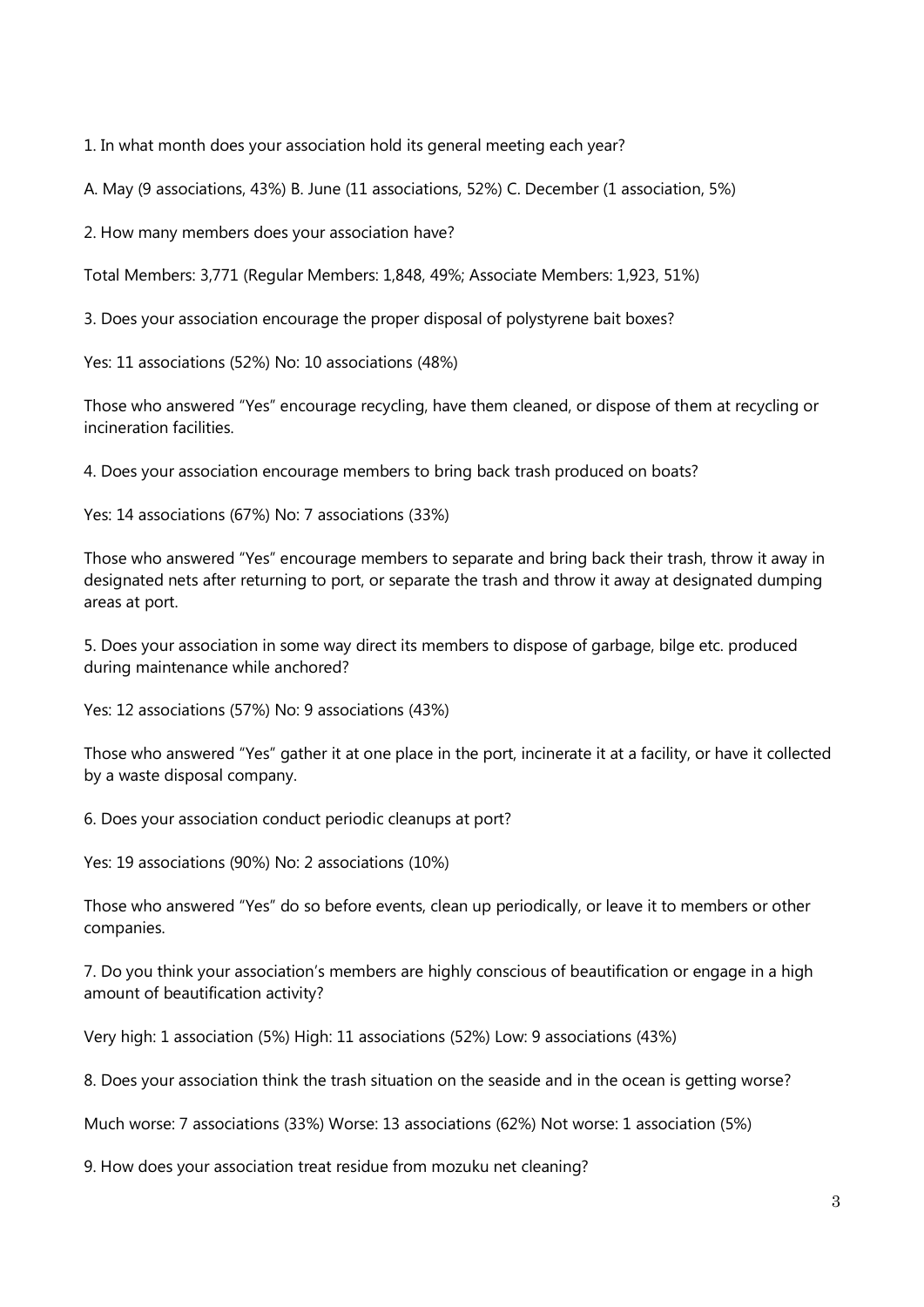A. Leave them to sink and decompose in the fishing port, then bring them to land for treatment.

B. Collect the nets, take them to be cleaned at a place for drying nets, then let them float in the ocean.

C. Wash them and let them sink.

D. Clean them as much as possible at the port, then bury them on land.

10. Is your association aware of Okinawa Prefecture's Island Beautification Act to prevent litter?

Yes: 9 associations (19%) No: 9 associations (43%) No answer: 8 associations

11. Please give us your opinion on any other garbage problems.

A. The unethical behavior and manners of fishermen in ports is a problem.

B. The government should take urgent action on industrial waste.

C. Household garbage is being thrown away at ports, and fishermen are throwing garbage away rather than bringing it back with them.

D. Garbage is flowing into ports from rivers, and vinyl garbage in particular is hindering fishing boats' navigation.

E. Many people are coming to ports in their cars to throw away garbage.

\* All percentages are rounded to the nearest whole number and further adjusted so that they add up to a total of 100% for each question.

#### **Entry 17**

Anti-Littering Measures

The Eleventh Regional Coast Guard headquarters conducted a survey among 95 fishing tackle retailers in Okinawa Main Island in order to examine the awareness of marine pollution among those who spend time at sea. The survey is also going to be used for reference purposes for anti-littering measures in the future.

As the second part of this research series, they did a survey among fishermen cooperative societies in Okinawa Main Island. The results of the survey are as follows.

Results of the survey on anti-littering measures at sea (among fishermen cooperative societies)

1. In what month does your fishermen cooperative have a general meeting?

- A. May, 9 cooperatives (43%)
- B. June, 11 cooperatives (52%)
- C. December, 1 cooperative (5%)

2. How many current members does your cooperative have? Total membership 3771 - 1848 regular members (49%,) and 1923 associate members (51%).

3. Does your cooperative advise the members to appropriately dispose bait boxes made of expanded polystyrene?

A. Yes, 11 cooperatives (approx. 52%)

B. No, 10 cooperatives (approx. 48%)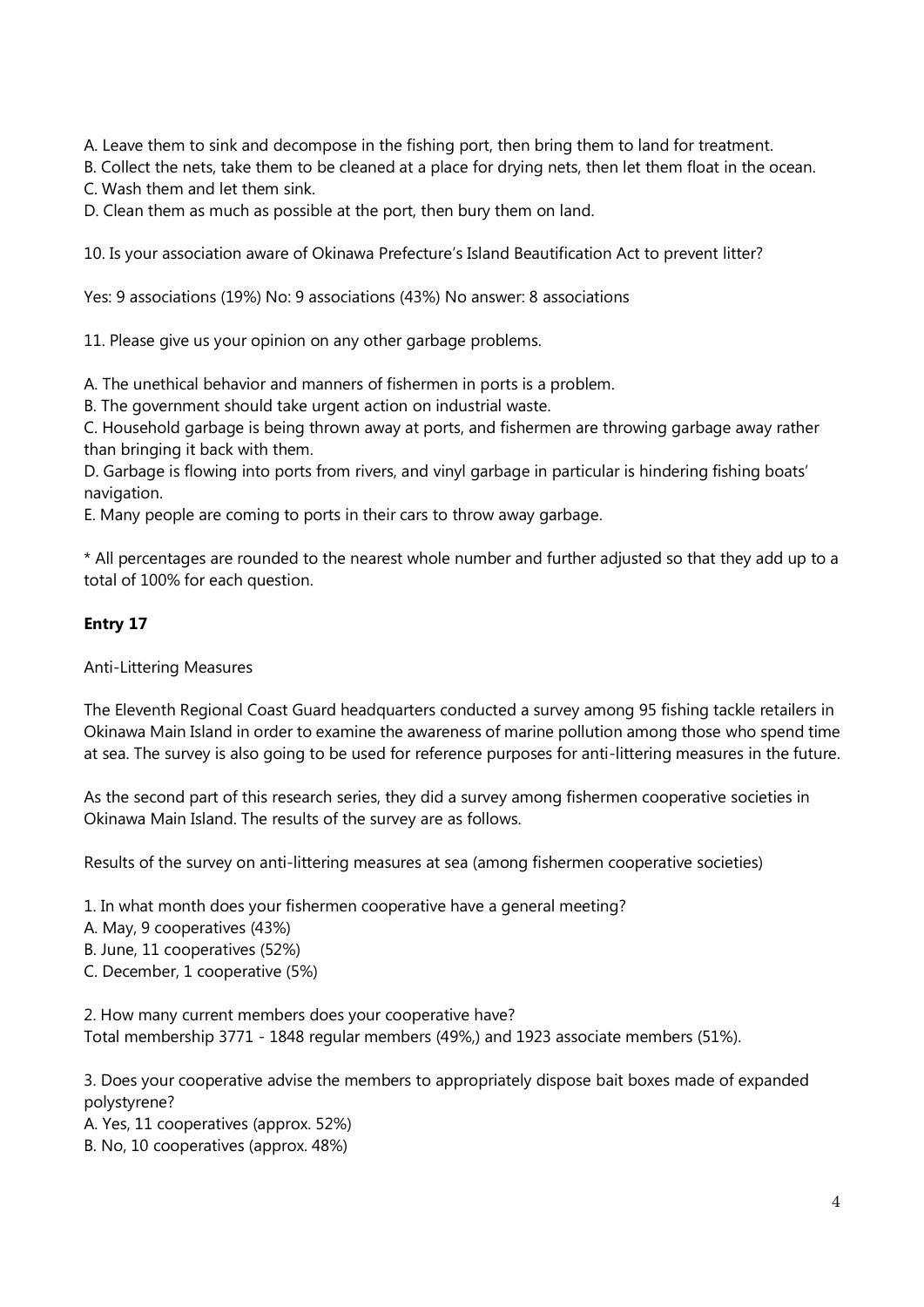If you answered yes to the question 3, what is your advice regarding appropriate disposal?

- A. Encourage the members to reuse the bait boxes.
- B. Advise them to have the bait boxes disposed by waste collectors.
- C. Encourage recycling or disposal of bait boxes at incineration facilities.

4. Do you advise the members to take the garbage with them when leaving the ship?

- A. Yes, 14 cooperatives (Approx. 67%)
- B. No, 7 cooperatives (Approx. 33%)

If you answered yes to the question 4, please explain.

- A. Advise the members to separate the garbage and take them off board.
- B. Advise them to dispose the garbage in assigned plastic containers after arriving to a port.
- C. Advise them to separate the garbage and dispose them in trash receptacles at a port.

5. Do you advise the members regarding the waste and bilge water disposal during their ship's stay at a port?

- A. Yes, 12 cooperatives (approx. 57%)
- B. No, 9 cooperatives (approx. 43%)

If you answered yes to the question 5, what is your advice?

- A. Leave them at an assigned location in a port.
- B. Dispose them at an incineration facility.
- C. Have them collected by waste disposal specialists.
- 6. Do you clean ports regularly?
- A. Yes, 19 cooperatives (approx. 90%)
- B. No, 2 cooperatives (approx. 10%)

If you answered yes to the question 6, please explain further.

- A. Clean before events.
- B. Clean regularly.
- C. Have members clean or hire professional cleaners.
- 7. Do you think the cooperative members are environmentally conscious?
- A. Highly conscious, 1 cooperative (approx. 5%)
- B. Conscious, 11 cooperatives (approx. 52%)
- C. Not conscious, 9 cooperatives (approx. 62%)
- 8. Do you think the problem of litter at sea and surrounding areas is worsening?
- A. Extremely worsening. 7 cooperatives (approx 33%)
- B. Starting to get worse. 13 cooperatives (approx. 62%)
- C. Not worsening. 1 cooperative (approx. 5%)

9. What do you do with remaining dirt in the fishing nets after cleaning?

A. Leave the nets in the sea in fishing ports until the remaining dirt gets decomposed. Then dispose them on shore.

- B. Collect and wash the fishing nets at a cleaning location. Throw the used water and dirt into the sea.
- C. Wash the fishing nets and let the used water and dirt subside naturally.
- D. Wash the fishing nets in ports. When a certain amount of dirt is accumulated, collect and dispose by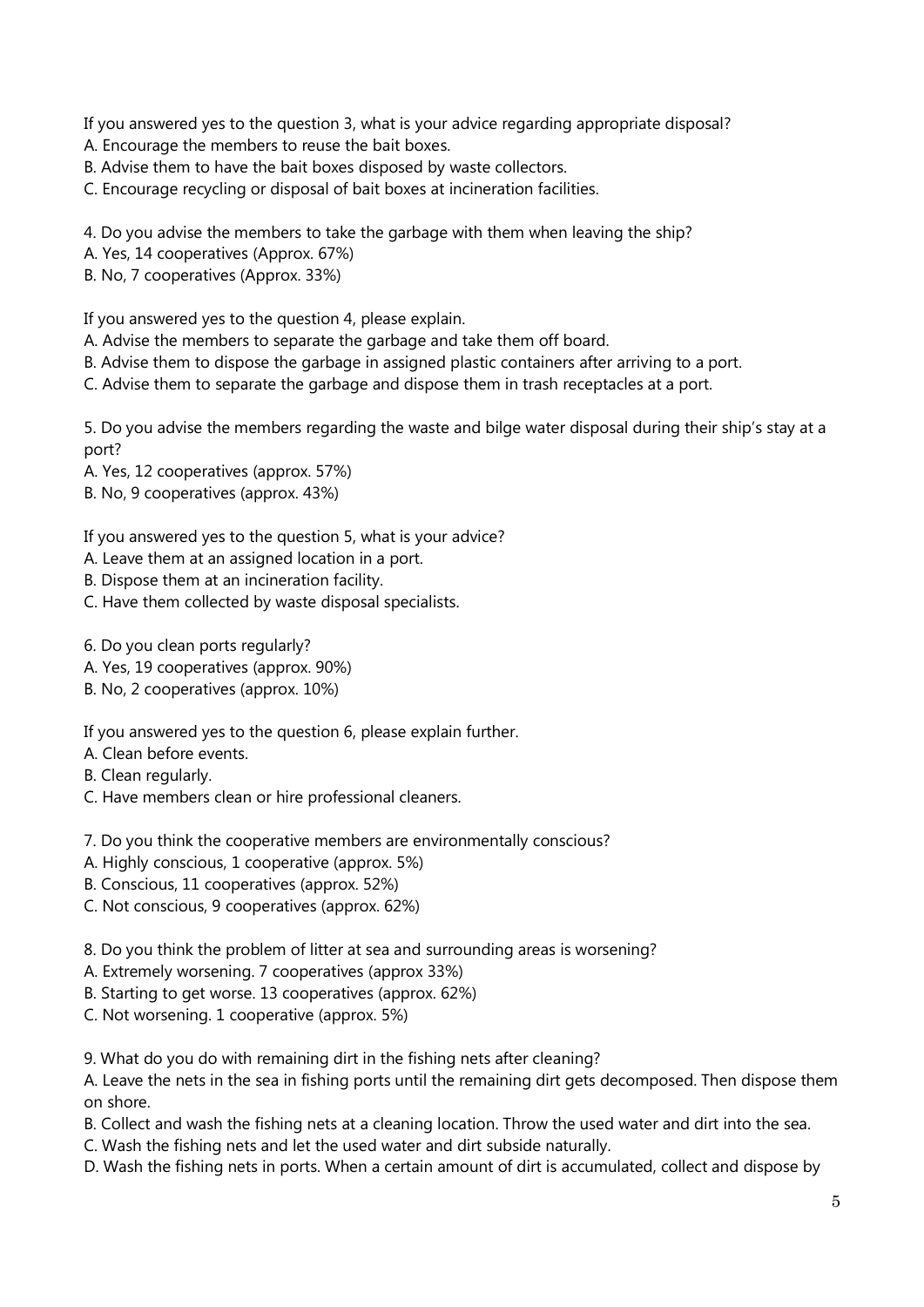landfill.

10. Do you know the anti-littering ordinance, Churashima Environmental Beautification Ordinance?

A. Yes, 4 cooperatives (approx. 19%)

B. Never heard of it, 9 cooperatives (approx. 43%)

8 cooperatives did not answer this question.

11. Please share any opinions and concerns you may have regarding littering problems.

A. Troubled because of fishermen's low moral and lack of manner.

B. Administrative organs need to regulate industrial waste disposal methods immediately.

C. Household wastes are left in ports. Also, fishermen leave their garbage in ports.

D. Garbage from rivers flows into ports. Especially plastics are obstructing the paths of fishing boats.

E. Increasing numbers of people drive to ports to throw away their garbage.

## **Entry 25**

Measures to Prevent Littering

In order to improve anti-littering initiatives in the future, the 11th Regional Coast Guard Headquarters conducted a survey of 95 fishing supply stores on Okinawa Island to see what those who live and work around the sea think about garbage in the ocean.

In this second round, we surveyed the member cooperatives of the Okinawa Island Fisheries Cooperative Association. The results of the questionnaire are as follows.

Questionnaire Survey on Measures to Prevent Littering in the Sea (Fisheries Cooperative Assoc. edition)

1. In what month is the cooperative's yearly general meeting held? In May - 9 co-ops (43%) In June – 11 co-ops (52%) In December - 1 co-op (5%)

2. How many co-op members are there currently?

3771 members (Full members: 1848 (49%), associate members: 1923 (51%))

3. Does the co-op actively encourage the proper disposal of polystyrene foam bait boxes? Yes – 11 co-ops (approx. 52%) No – 10 co-ops (approx. 48%)

Detailed responses from those who answered Yes to Question 3:

- 1. Encourage their reuse
- 2. Contract with a cleaning agency to dispose of them
- 3. Recycle them or dispose of them at an incineration facility

4. Does the co-op instruct fishing crews to bring their on-board garbage back with them? Yes  $-14$  co-ops (approx. 67%) No  $-7$  co-ops (approx. 33%)

Detailed responses from those who answered Yes to Question 4:

- 1. Encourage crews to separate and bring back garbage
- 2. Have crews dump garbage in designated containers upon returning to port
- 3. Instruct crews to separate and place garbage in harbor dumping sites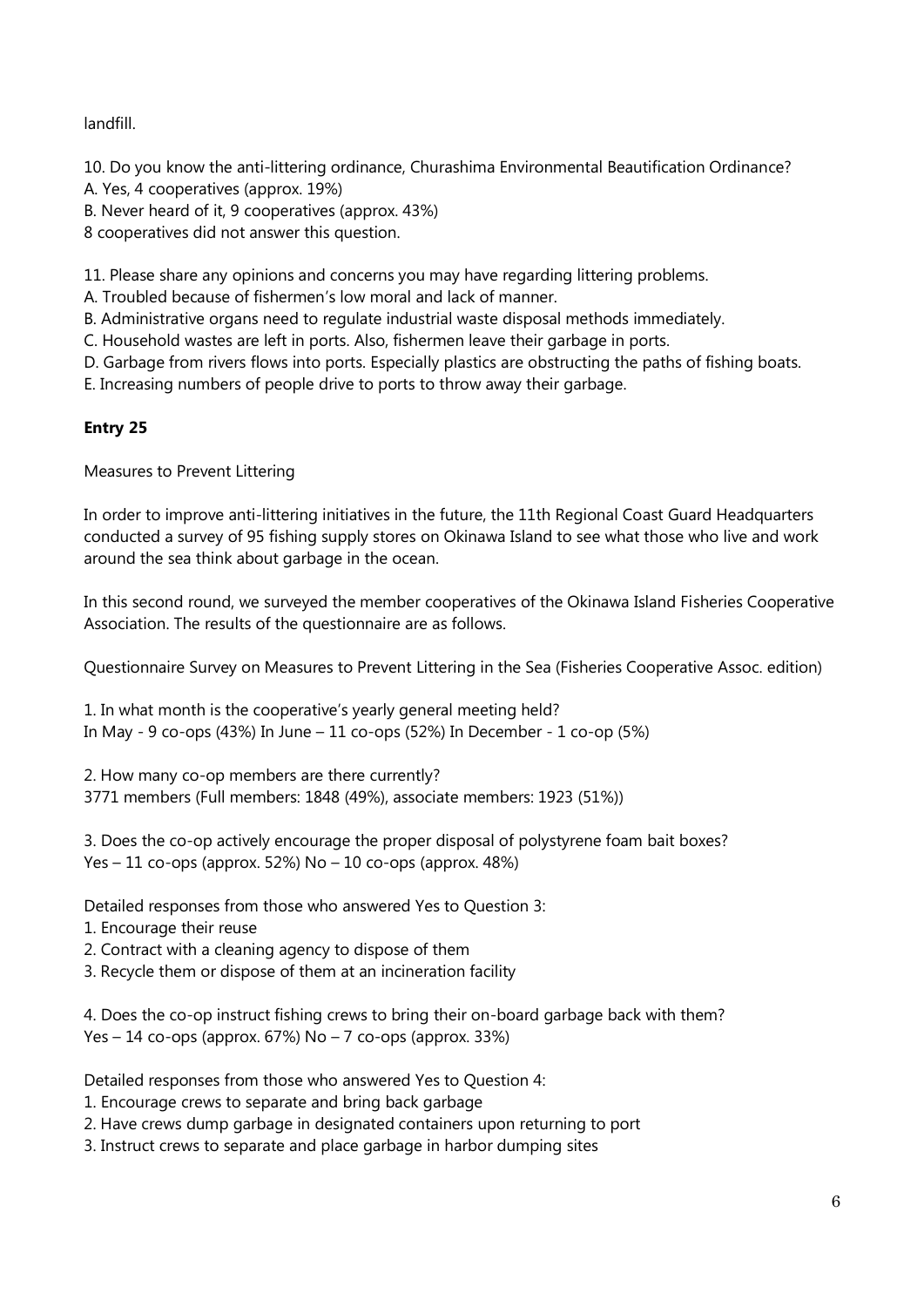5. Does the co-op encourage the disposal of waste, bilge, etc. produced while undergoing maintenance at anchor?

Yes  $-12$  co-ops (approx. 57%) No  $-9$  co-ops (approx. 43%)

Detailed responses from those who answered Yes to Question 5:

- 1. Deposit waste/bilge at a given place within the harbor
- 2. Incinerate waste/bilge on-site
- 3. Have a waste disposal company collect it

6. Does the cooperative clean the harbor periodically? Yes – 19 co-ops (approx. 90%) No – 2 co-ops (10%)

Detailed responses from those who answered No to Question 6:

1. Cleaning is done prior to events

2. Harbor is cleaned periodically

3. Cleaning is done by co-op members or a contracted company

7. Do you think your co-op's members' awareness of beautification efforts is high? Very high – 1 co-op (approx. 5%) High – 11 co-ops (approx 52%) Low – 9 co-ops (approx 43%)

8. Do you think that trash scattered onto the shore and into the ocean has become worse?

- It is much worse  $-7$  co-ops (approx. 33%)
- It is growing worse  $-13$  co-ops (approx. 62%)

It is not becoming worse  $-1$  co-op (approx. 5%)

9. How does your co-op clean residue off of its mozuku seaweed nets?

1. Immerse the net in the harbor and leave it until the residue decays, then haul the net onshore and clean it

2. Take in the net, clean it in the drying area, then rinse it in the sea

3. Clean the net and then let it sink naturally

4. Clean the net in the harbor, then once the residue has accumulated collect it and bury it on shore

10. Have you heard of Okinawa Prefecture's "Chura-shima Environmental Beautification Ordinance," an anti-littering ordinance?

Yes – 4 co-ops (approx.  $19\%$ ) No – 9 co-ops (43%) No response – 8 co-ops

11. Please let us know if you have any opinions concerning littering and trash issues.

1. The poor manners and morals of fishermen in the harbor are a problem

2. The government should arrange to take in industrial waste as soon as possible

3. The reality is that people throw their household waste into the harbor, and fishermen do not take their garbage with them when they leave

4. Garbage, especially plastic items, flows from rivers into the harbor and blocks fishing boats from moving

5. The number of people coming to the harbor by car and throwing garbage away is increasing

## **Entry 30**

Measures to Prevent Trash Being Thrown into the Ocean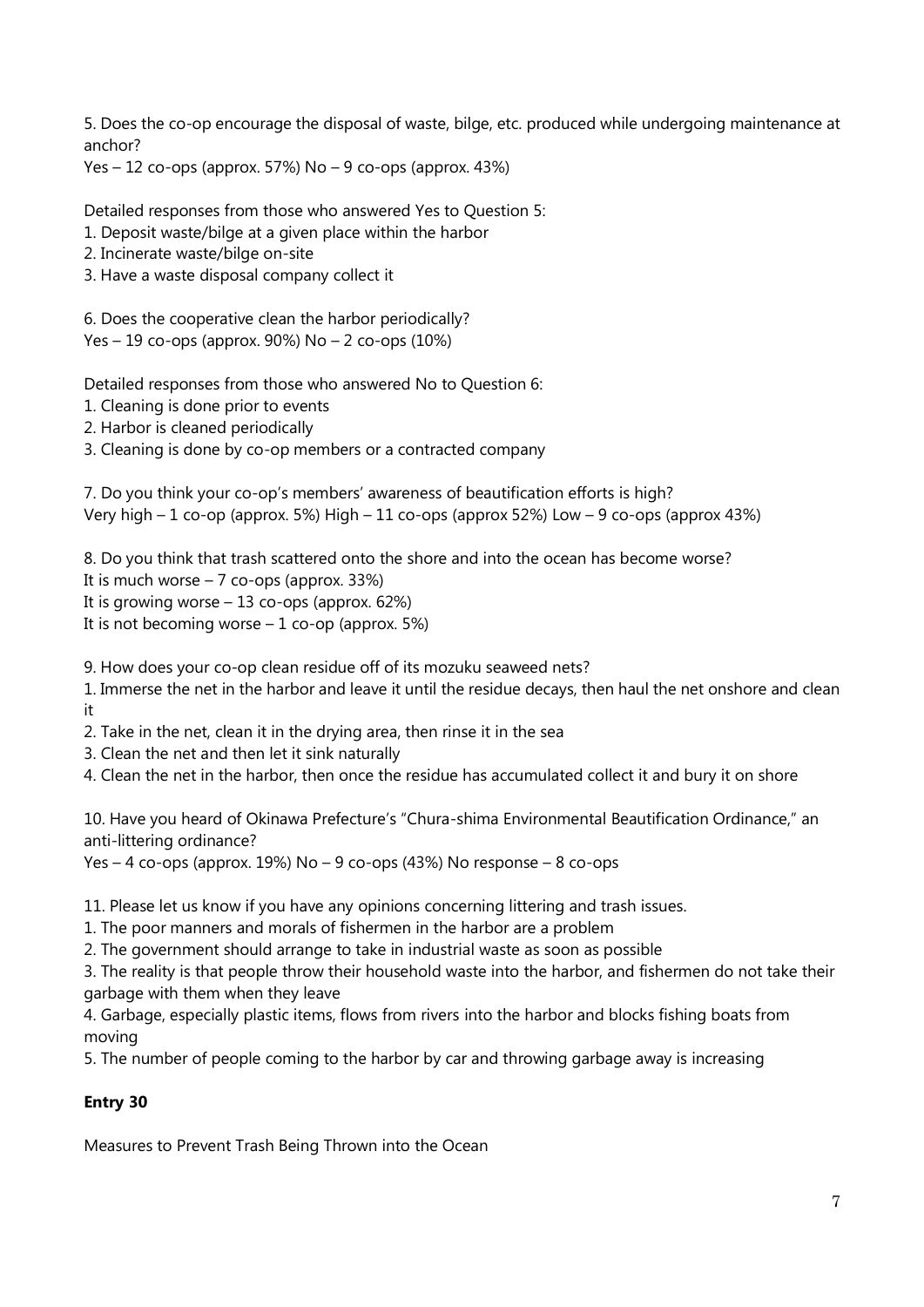To help identify measures to prevent trash being thrown into the ocean, the 11th Regional Coast Guard Headquarters has conducted a survey of people involved in ocean-related work for their opinions on the current state of the seas around Okinawa. The survey was carried out at in two parts: the first past surveyed 95 fishing tackle stores on Okinawa's main island, while the second part questioned representatives of the main island's fishery cooperatives. Results for the second part of the survey are as follows.

Survey to Identify Measures to Prevent Trash Being Thrown into the Ocean (Fishery Cooperatives)

1. Which month does your cooperative hold its annual general meeting?

① In May: 9 fishery cooperatives (43% of total respondents)

② In June: 11 (52%)

③ In December: 1 (5%)

2. How many members does your cooperative currently have? 3,771 members in total: full members, 1,848 (49%); associate members, 1,923 (51%)

3. Do you instruct your members on how to appropriately dispose of Styrofoam bait boxes?

- a) Yes: 11 (approx. 52%)
- b) No: 10 (approx. 48%)

Examples of answers provided by "Yes" respondents

① We provide instructions on reusing the boxes.

② Our members outsource the disposal of the boxes to specialist contractors.

③ Our members recycle the boxes or dispose of them at an incinerator.

4. Do you instruct your members on how to stow and bring back the trash they generate onboard when at sea?

a) Yes: 14 (approx. 67%)

b) No: 7 (approx. 33%)

Examples of answers provided by "Yes" respondents

① We provide instructions on separating trash and returning with it to port.

② Our members dispose of the separated trash in designated collection bins on returning to port.

③ We provide instructions on separating and disposing of the trash at a designated site within the port.

5. Do you provide instructions on how to correctly dispose of trash and similar substances, such as bilge, that are generated when the boat is undergoing maintenance within port, and if so, what kind of instructions?

a) Yes: 12 (approx. 57%) b) No: 9 (approx. 43%)

Examples of answers provided by "Yes" respondents

① We have established a designated site within the port for the disposal of trash and similar substances.

② Our members incinerate trash and other waste at a facility within the port.

③ Trash and other waste are collected by specialist contractors for disposal.

6. Are the port facilities cleaned regularly?

a) Yes: 19 (approx. 90%)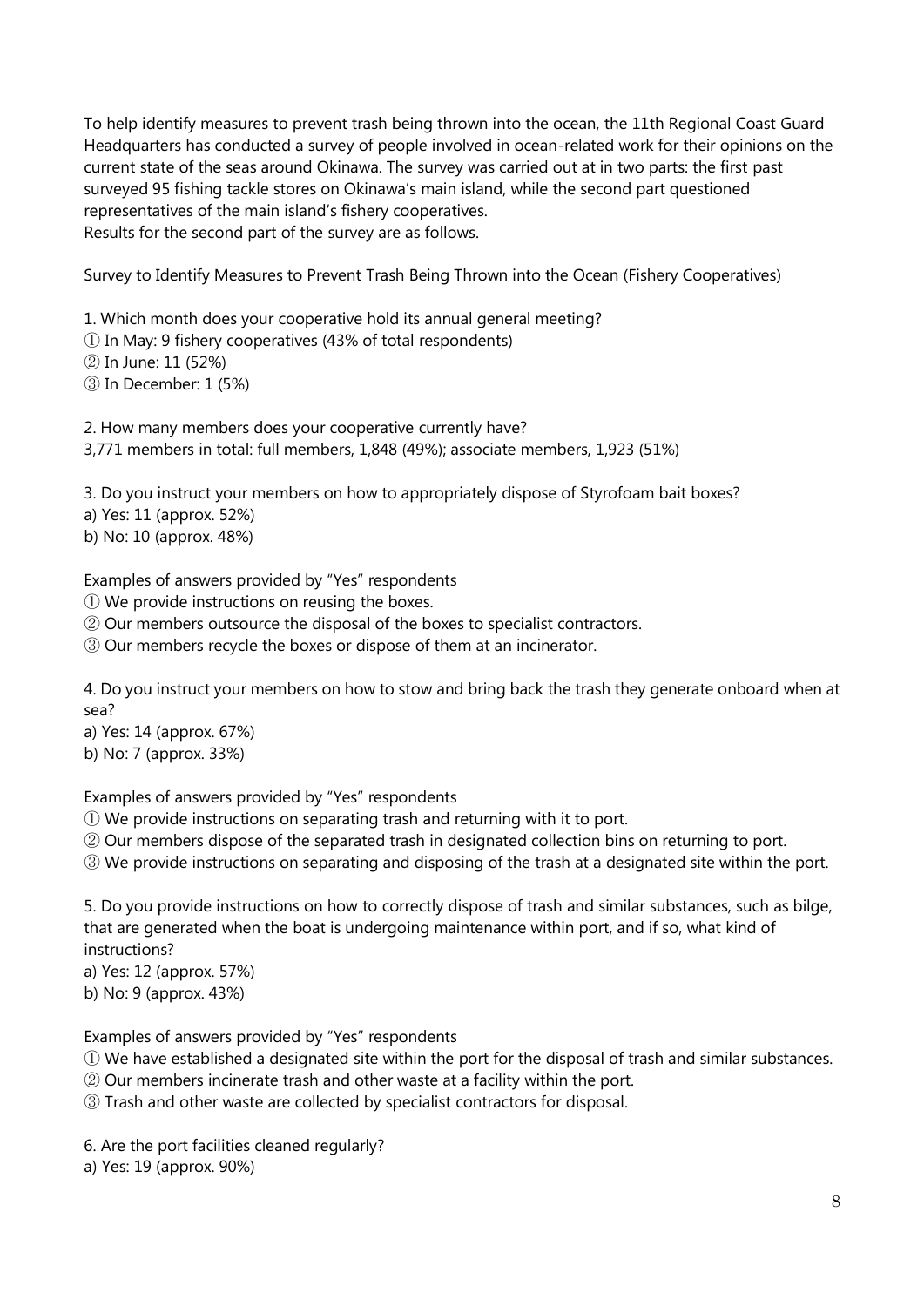b) No: 2 (approx. 10%)

Examples of answers for "Yes" respondents

① Cleaning is carried out prior to an event taking place at the port.

② Cleaning is carried out regularly.

③ Cleaning is carried out by members of the cooperative or outsourced to a cleaning contractor.

7. Do you think member awareness of the need to keep the oceans clean is high and are they actively doing so?

a) Extremely aware: 1 (approx. 5%)

b) Very aware: 11 (approx. 52%)

c) Not very aware: 9 (approx. 43%)

8. To what extent do you think the problem of people incorrectly throwing away trash at beaches and into the ocean is getting worse?

a) Getting much worse: 7 (approx. 33%)

b) Getting worse to some extent: 13 (approx. 62%)

c) Not getting worse: 1 (approx. 5%)

9. How do your members dispose of the waste residue that collects on mozuku\* nets?

① Our members submerge the nets within the port until the residue decomposes and then clean the nets on land.

② Our members collect the nets, clean them at a net-drying area, and then dispose of the residue in the ocean.

③ Our members clean the nets within the port and let the residue decompose naturally.

④ Our members clean the nets within the port and, if a certain amount of residue remains, they collect it and bury it on land.

10. Are you aware of the "Ordinance for the Beautification of the Chura Islands," an Okinawa Prefectural Government ordinance that aims to address the problem of trash being thrown into the ocean and related problems?

a) Aware of it: 4 (approx. 19%)

b) Not aware of it at all: 9 (approx. 43%)

(No responses from 8 cooperatives)

11. If you have any other thoughts about the problem of trash being thrown into the ocean or about related problems, please write them here.

① The bad manners of people fishing at the port is a problem.

② The government should make immediate preparations to accept industrial waste.

③ Some people dump their household trash in the port. Also, people fishing at the port are not taking their trash home but are rather throwing it away in the port.

④ Trash is flowing into the port from rivers. In particular, plastic trash causes problems for boats entering and leaving the port.

⑤ Many people are driving to the port to throw away their trash.

\* An edible seaweed

**Entry 79**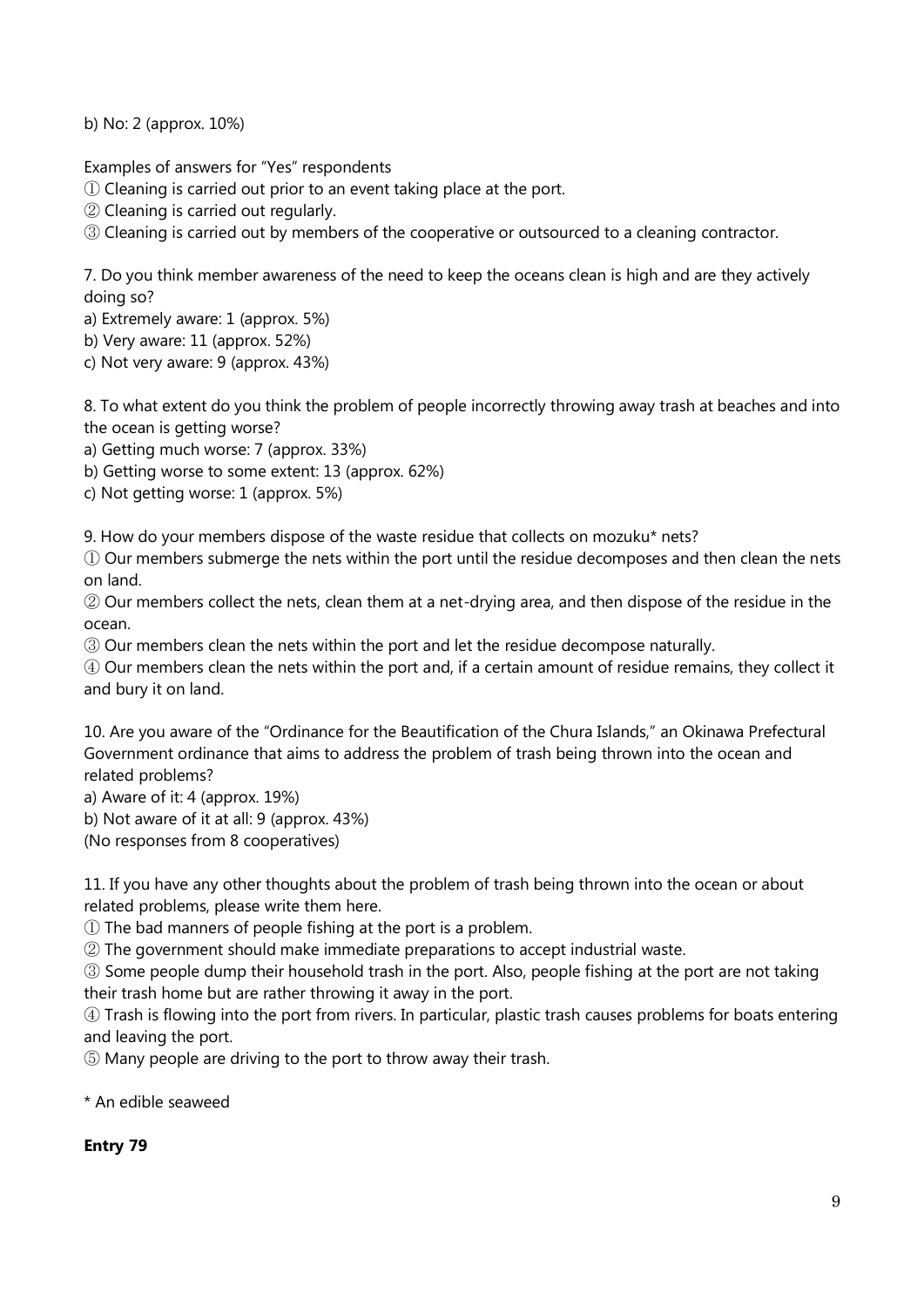Measures to deal with garbage dumping

The 11th Regional Maritime Safety Headquarters conducted a survey among people whose livelihoods are tied to the ocean to find out what they think of the current garbage situation in marine areas. A survey of 95 fishing supply stores on the main island of Okinawa was carried out for reference purposes in formulating future anti-garbage measures.

This was the second survey by questionnaire conducted among the Fisheries Cooperative Associations of the main island of Okinawa. The results of the survey are as follows.

Survey by questionnaire on measures to deal with marine garbage dumping (Fisheries Cooperative Association version)

1. In which month does your association hold its annual general meeting?

- ① May: 9 associations (43%)
- ② June: 11 associations (52%)
- ③ December: 1 association (5%)

2. How many members does your association currently have? 3771 members (1848 full members (49%), 1923 associate members (51%))

3. Does your association supervise the proper handling and disposal of styrofoam bait boxes? Yes: 11 associations (about 52%), No: 10 associations (about 48%)

Responses of those who answered yes:

- ① We supervise the reuse of such boxes
- ② Disposal is outsourced to cleaners
- ③ Boxes are disposed of by recycling or incineration facilities

4. Do you ensure that any garbage on board a ship gets taken home? Yes: 14 associations (about 67%), No: 7 associations (about 33%)

Responses of those who answered yes:

- ① We ensure that garbage is sorted and taken home
- ② Garbage is disposed of in designated nets after arrival at port
- ③ We ensure that garbage is sorted and placed at garbage dumps within the port

5. Do you supervise the disposal of garbage, bilge, etc that accompanies in-harbor maintenance while the ship is on the berth? How?

Yes: 12 associations (about 57%), No: 9 associations (about 43%)

Responses (to "How?") of those who answered yes:

- ① Placed at fixed locations within the port
- ② Disposed of by incineration within the facility
- ③ Collected and disposed of by waste disposal services

6. Is cleaning of the port carried out on a regular basis?

Yes: 19 associations (about 90%), No: 2 associations (10%)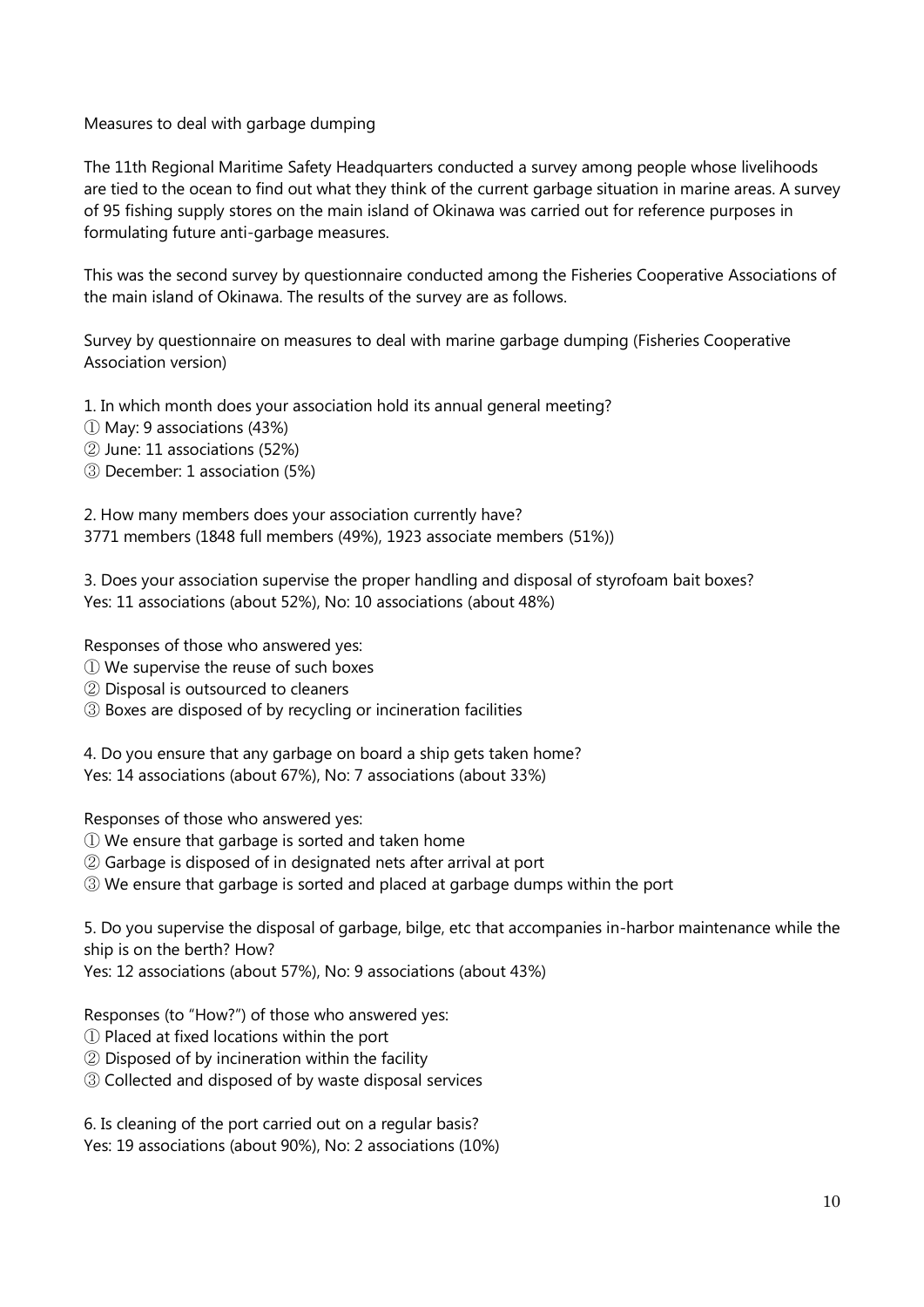Responses of those who answered no:

- ① Carried out before events and functions
- ② Carried out on a regular basis
- ③ Delegated to association members, or outsourced to cleaners

7. Do you think members of your association are highly conscious of beautification (activities)? Extremely conscious: 1 association (about 5%), Highly conscious: 11 associations (about 52%), Not conscious: 9 associations (about 43%)

8. Do you think the garbarge scatter situation in seaside and marine areas is deteriorating? Seriously deteriorating: 7 associations (about 33%), Continuing to deteriorate: 13 associations (about 62%), Don't think so: 1 association (about 5%)

9. How do you dispose of the residue from cleaning the mozuku[1] seaweed nets?

① After leaving them submerged in the fishing harbor until they decompose in the sea, they are taken onshore and disposed of.

② They are collected, cleaned at the net drying area, and then flushed into the sea.

③ They are washed and allowed to settle naturally.

④ They are washed in the port. After a certain number has been gathered, they are collected and buried onshore.

10. Are you aware of Okinawa's Churashima Environmental Beautification Ordinance, which aims to prevent littering and garbage dumping?

Yes: 4 associations (about 19%), Not at all: 9 associations (43%) \*8 associations gave no reply

11. If you have any other opinions about the garbage problem, please record them below.

① The lack of ethics and etiquette among fishermen at the port with regard to garbage disposal is a problem.

② The administration should arrange for the prompt removal of industrial waste products.

③ Disposing of household waste inside the port has become common practice. In addition, fishermen get rid of their garbage there without taking it home with them.

④ Garbage from rivers flows into the port. Plastic waste in particular obstructs the passage of fishing boats.

⑤ The number of people who drive into the port and dispose of their garbage there has increased.

[1] Cladosiphon okamuranus and Sphaerotrichia divaricata, types of edible seaweed.

## **Entry 83**

Anti-Littering Measures

The 11th Regional Maritime Safety Headquarters conducted an investigation to find out how people involved with the sea perceived the marine litter situation in their area. A questionnaire survey of 95 Okinawa Island fishing gear shops was also conducted for use as reference material in developing future anti-littering measures.

For the second part of this investigation, a questionnaire survey of Okinawa Island fisheries cooperatives was conducted. The results are as follows: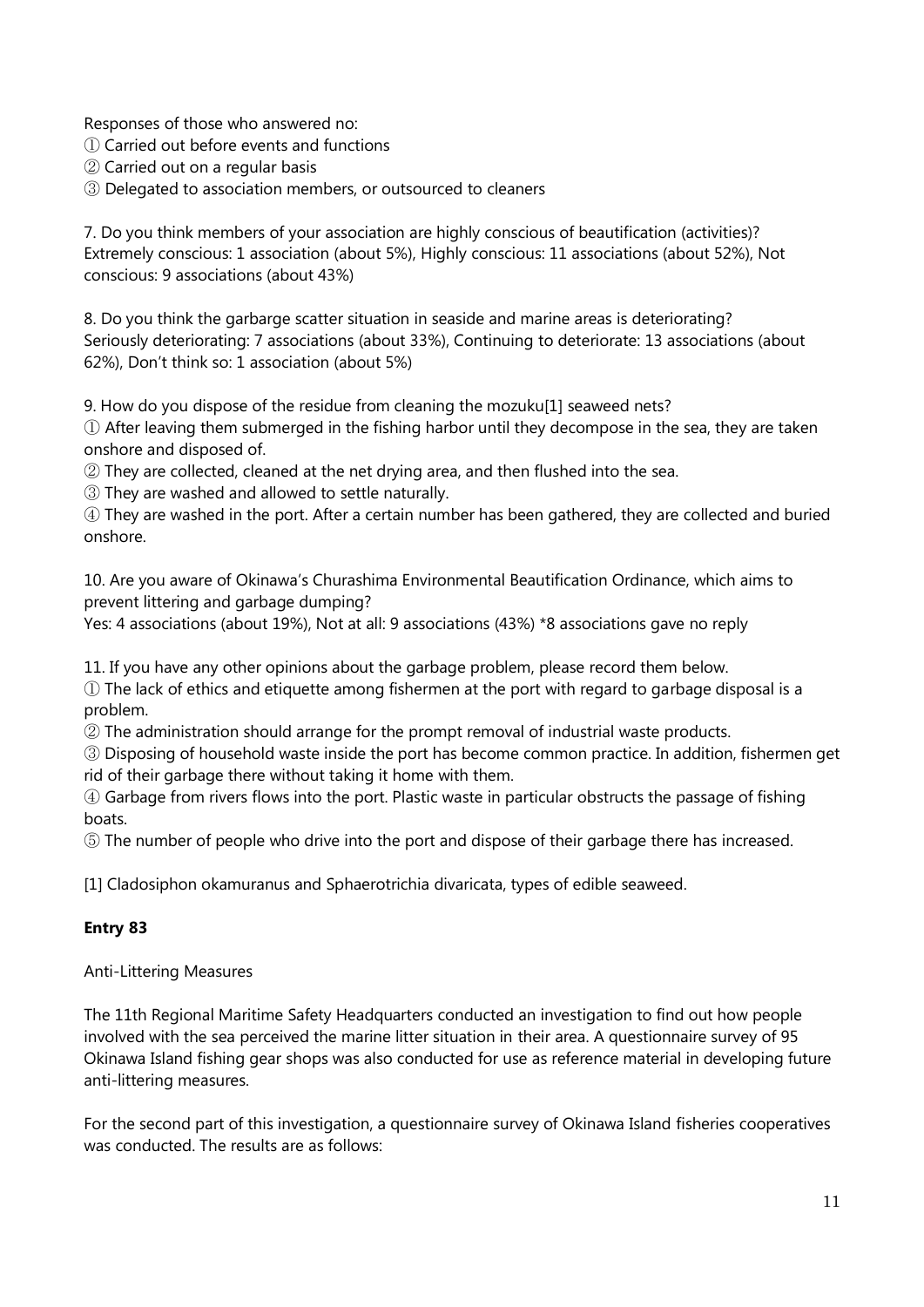Questionnaire Survey of Fisheries Cooperatives regarding Marine Litter Countermeasures

1.) When does your cooperative hold its annual general meeting?

- May - 9 (43%)

- June - 11 (52%)

- December - 1 (5%)

2.) What is the current total number of cooperative members? Full members - 1,848 (49%) Associate members - 1,923 (51%) Total - 3,771

3.) Does your cooperative have a policy in place for the proper disposal of polystyrene bait boxes? Yes - 11 (52%) No - 10 (48%)

If "Yes," describe:

- Boxes are reused

- Co-op contracts with a professional garbage-collecting service for disposal

- Boxes are disposed of at recycling or incineration facilities

4.) Does your cooperative have a policy regarding taking home garbage produced on fishing vessels? Yes - 14 (67%)

No - 7 (33%)

If "Yes," describe:

- We have a policy of sorting and taking home garbage

- Trash is disposed of in designated receptacles after returning to port

- We have a policy of sorting garbage and leaving it at garbage collection points in the harbor

5.) Do you have a policy regarding the disposal of garbage, bilge water and other waste while vessels are in harbor for maintenance?

Yes - 12 (57%) No - 9 (43%)

If "Yes," describe:

- Garbage is left at a designated spot within the harbor

- Garbage is incinerated on-site

- Garbage is collected by a professional disposal service

6.) Do you engage in harbor cleanups on a regular basis? Yes - 19 (90%) No - 2 (10%)

If "Yes," describe:

- Carried out before major events
- Carried out on a regular basis
- Cleanups carried out by co-op members or outsourced to professionals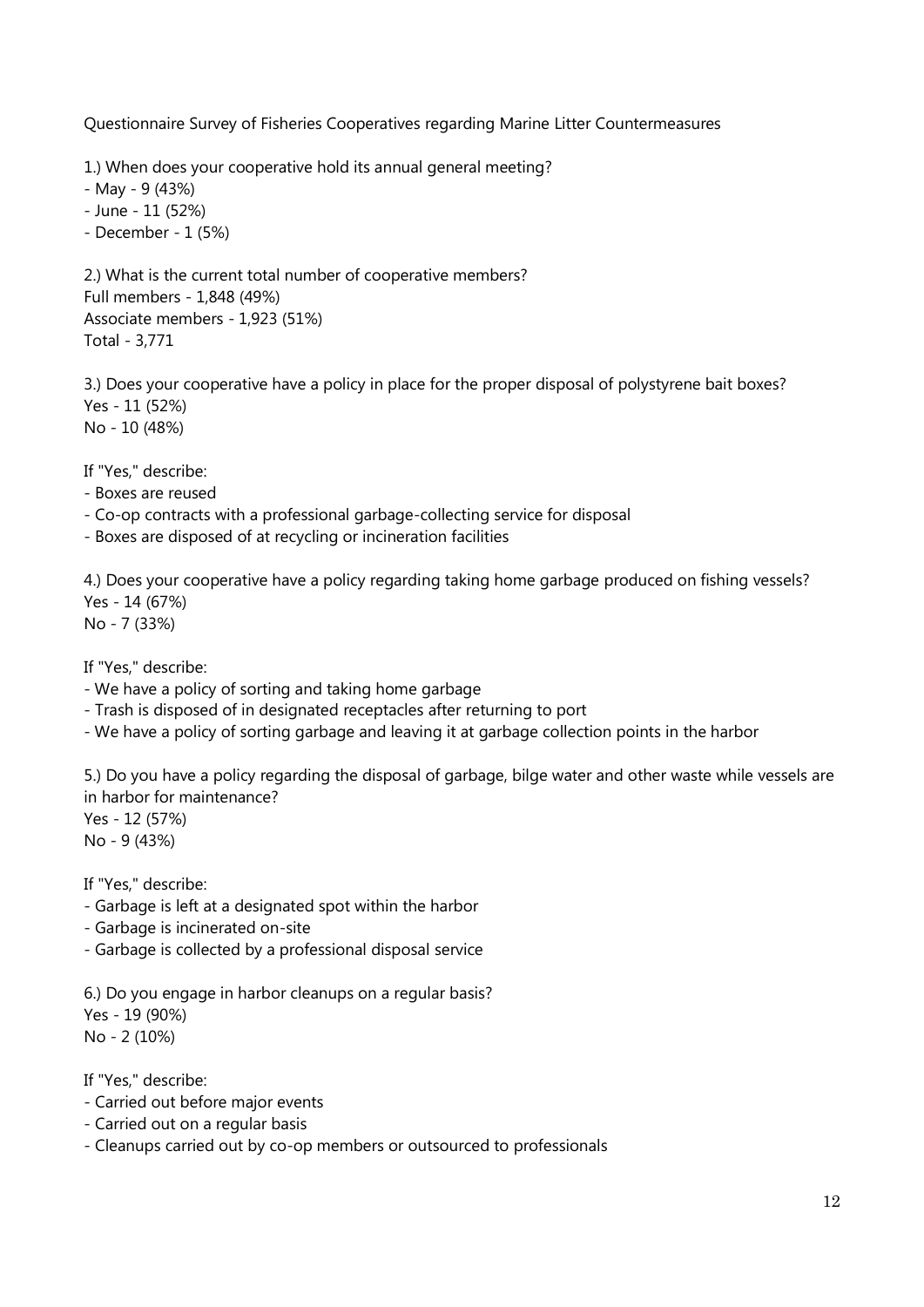7.) How high a level of awareness of and participation in cleanup efforts do you feel your cooperative's members have? Very High - 1 (5%) High - 11 (52%) Low - 9 (43%)

8.) Do you think the litter situation on the beach and on the sea has gotten worse? It's gotten extremely worse - 7 (33%) It's getting worse - 13 (62%) Don't think it's gotten worse - 1 (5%)

9.) How do you dispose of the residue left after cleaning your seaweed nets?

- The nets are submerged in the fishing harbor until the residue decomposes; the nets are then hauled in and the residue disposed of

- Nets are hauled in, and the residue is washed off at the net drying place and allowed to flow out to sea

- Residue is washed off and naturally sinks to the bottom of the harbor

- Residue is washed off into the harbor, and recovered and buried on land after enough of it accumulates

10.) Have you heard of the Chura-shima Environmental Beautification Ordinance enacted by Okinawa Prefecture to help stop littering?

Yes - 4 (19%) No - 9 (43%) No answer - 8 (38%)

11.) Please add any other comments you have regarding the litter problem.

- The inconsiderateness and bad manners shown by people fishing in the harbor is a big problem.

- The government needs to take immediate action to deal with industrial waste.

- The reality is that people dump their household garbage in the harbor. Also, fishermen leave their garbage behind instead of taking it home.

- Garbage from rivers is carried into the harbor; plastics bags in particular are interfering with the sailing of fishing boats.

- More and more people are driving into the harbor to dump garbage.

# **RESULTS**

The judges of the 5th annual JAT translation contest for new and aspiring translators have made their final decision, and the results are as follows:

The semi-finalists, in order of the numbers assigned to their entries, were:

4. Alexander Farrell

17. Miyako Dubois

25. Grayson Shepard

30. Mark Kelly

79. Darryl Wee

83. Jonathan Merz

After much deliberation, the judges awarded prizes as follows: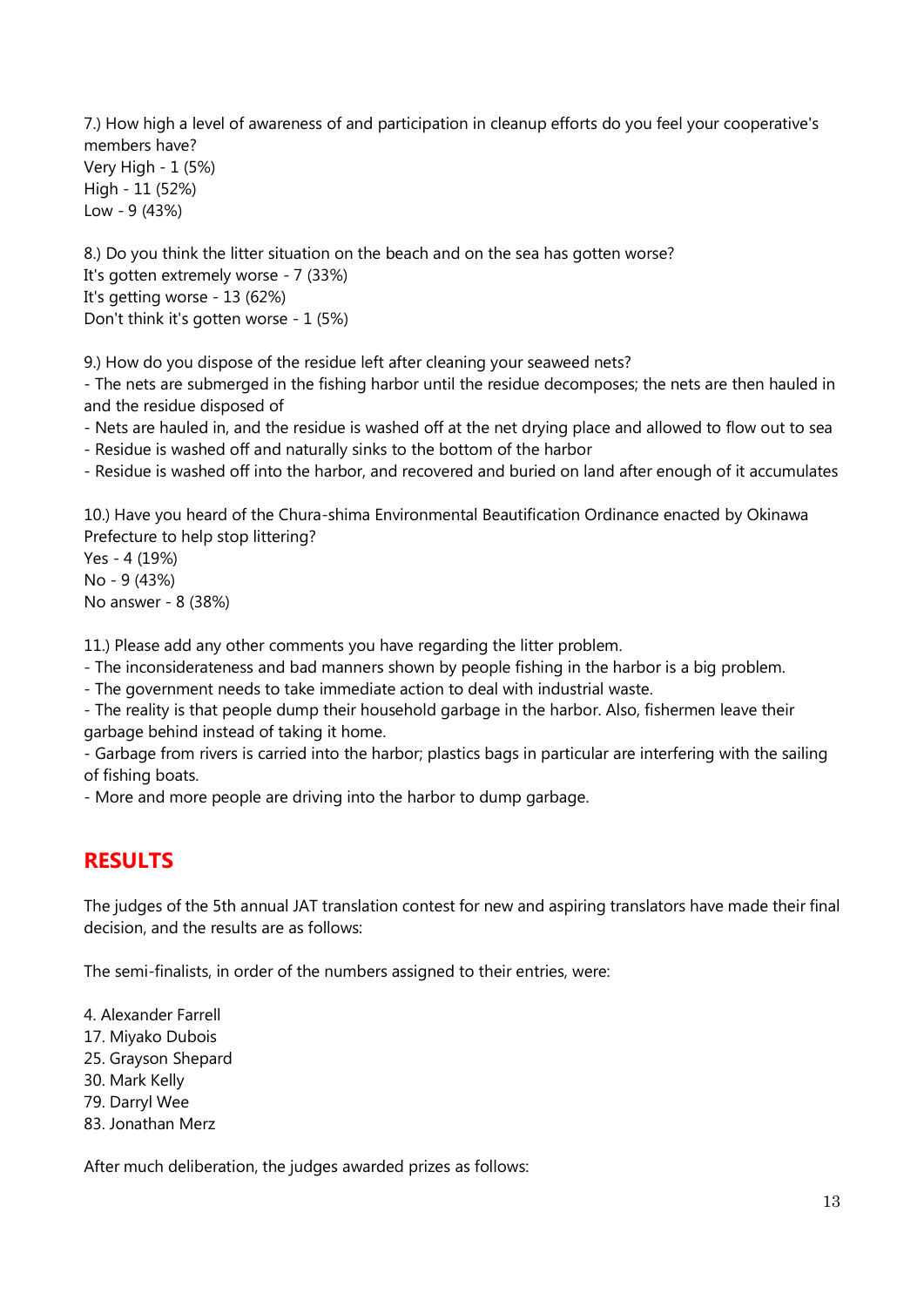#### **First place: No. 83, Jonathan Merz (Wakayama, Japan) Second place: No. 25, Grayson Shepard (Kanagawa, Japan)**

Many thanks to everyone who applied. Choosing the winners was a difficult task, given the number of entries and their level. I observed the judges' deliberations via e-mail, and they they took their responsibilities very seriously. Even if you didn't win, I hope you found the contest to be a challenging and worthwhile exercise, and I hope that some of you will try again next year.

Mike Sekine Contest Liaison

# **Commentaries from the Judges**

### **Malcolm James**

The stated purpose of the contest is "to cultivate new talent in commercial non-literary translation." In judging, I was trying to find the person with the most talent to become a top commercial translator, not the person who produced the best translation at this stage. Simple misinterpretations are likely to disappear with experience, so I regard them as less of a problem than if this were an actual commercial translation. I'm much less willing, however, to be lenient on translators who submit a translation that doesn't seem to have got a final read-through, or who produce a translation that doesn't seem to have considered the document's context and purpose. Each of the entries commented on below has its own merits and displays the signs of a competent translator. All the finalists have the potential to be good commercial translators and are to be congratulated on their efforts.

## General points

The passage for translation is part of a website report on a survey conducted by the local branch of a government agency. The Japanese is generally easy to read, well-structured, and quite accessible. The translation should be, too. Unlike previous contests, but like many commercial translation projects, the genko had some errors and inconsistencies. It also assumed a familiarity with local conditions and subject matter, which had to be interpreted for the target audience - readers of an international organization's Internet presentation on efforts to reduce marine pollution.

Most of the entrants handled the task well, including the problems in the genko. The only real issue was with Q6 ("港内の清掃は定期的に行っておりますか"), where the follow-up question was the only one in the questionnaire that wanted details for NO answers ("ロ 行っていない") instead of YES answers ("イ 行 っている"). The problem was that one of the NO answers "②定期的に行なっている" contradicted the NO. Some entrants concluded that the NO (ロ) was a typo for YES (イ), but answer ② didn't really work for that either. I don't know for certain what was actually intended, but since only two Co-ops answered with NO, I wondered if a superfluous line break had turned two answers into three. Conflating answers ② and ③ to give "定期的に行なっている組合員、又は委託業者に委託して行なっている" might work - the Co-op doesn't do regular cleaning itself, it gets either members or professionals to do it instead.

## Specific points for #04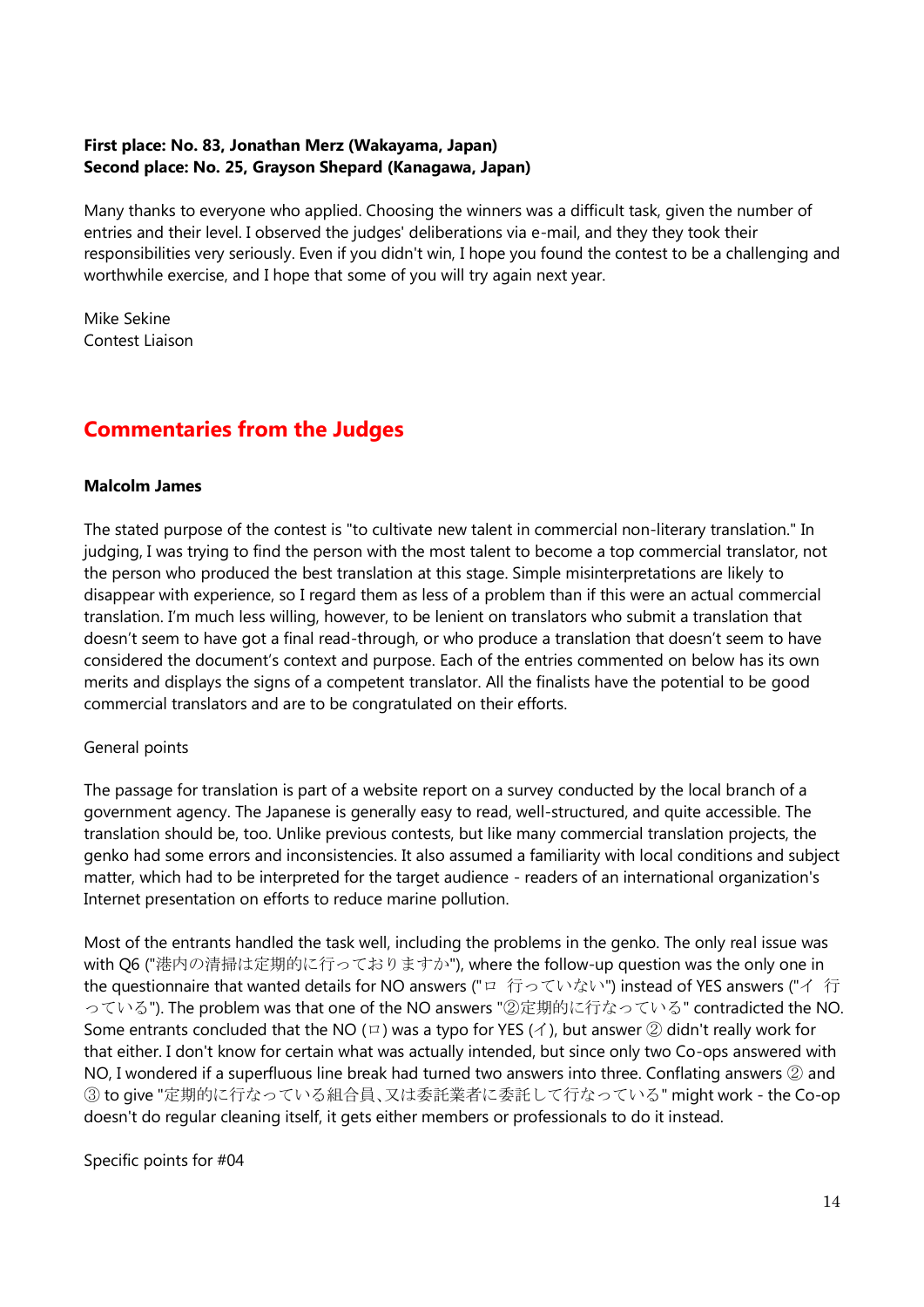This translation gave a good overall impression, but there were places where a better grasp of who was doing what would have helped. For instance Q3 asked "Does your association encourage the proper disposal of ..." but the response had the same subject for "encourage" and "dispose." Similarly, there were contradictions between different parts of the genko. Q9 has "let them float" and "let them sink" applying to the same object ("residue"? "nets"?), and the questionnaire is titled "Questionnaire on the .. Plan," but doesn't really seem to be asking about the "Plan." This translator writes well, and has potential to be a good translator. Further improvement would come from making a habit of reading through the genko several times and actively thinking about what it all means before starting to translate.

### Specific points for #17

This translation was let down by grammatical errors and misuse of English, such as the "regulate" in "regulate industrial waste disposal methods," which produces a translation meaning "impose controls on disposal methods" instead of "put in place a system for proper disposal/collection" for "受入態勢を整え る." There were places where a better grasp of who was doing what would have helped. For instance, in the second paragraph "they (did a survey)" is confusing. "We (did a survey)" would have made the relationships clearer. Likewise, using "fishermen" for both "漁協組合員" and "釣人" makes it difficult to tell who's being complained about in Q11. The translator seems to have a good grasp of the genko text, so in addition to doing lots of target-language reading to improve grammar etc., improvement would come from making a point of taking a closer look at the larger context - in this case, the rest of the website and similar websites - to gain a deeper overall understanding of the topic.

### Specific points for #25

This was perhaps the most accurate translation, and certainly had very few actual mistranslations. I particularly liked the phrasing of Q4 ("Does the co-op instruct fishing crews to bring their on-board garbage back with them?). However the translation trailed the winner on readability and overall impression. The translator has a good understanding of the genko, so improvement would probably come from reading lots of well-written English on the same subject and in the same sort of style as the project. That would help in spotting places where it's OK to move away from the literal text of the Japanese. For instance, think about whether "In order to improve anti-littering initiatives in the future" actually needs the "in the future" at the end.

#### Specific points for #30

I liked the way that this translator handled the percentages, and particularly the format distinction for Q2, which was the percentage of members, not the percentage of respondents like the other questions. Like the overall winner, this translator made a clear distinction between the current survey and the previous one in the second paragraph, but spoiled it with "the first past" instead of "the first part." A more careful read-through would eliminate that sort of typo. Otherwise, the overall impression is good. Improvement would come from practicing editing the finished translation to make it sharper. This has a word count that is 13% higher than the translations produced by the winner and runner-up, so it might be an idea to go back and try to reduce the count by 10%-15%.

## Specific points for #79

There were several points where I particularly liked this translator's choice of words. Examples include the question in Q3, and in Q11, "etiquette" for "マナー," and "has become general practice" for "現状である."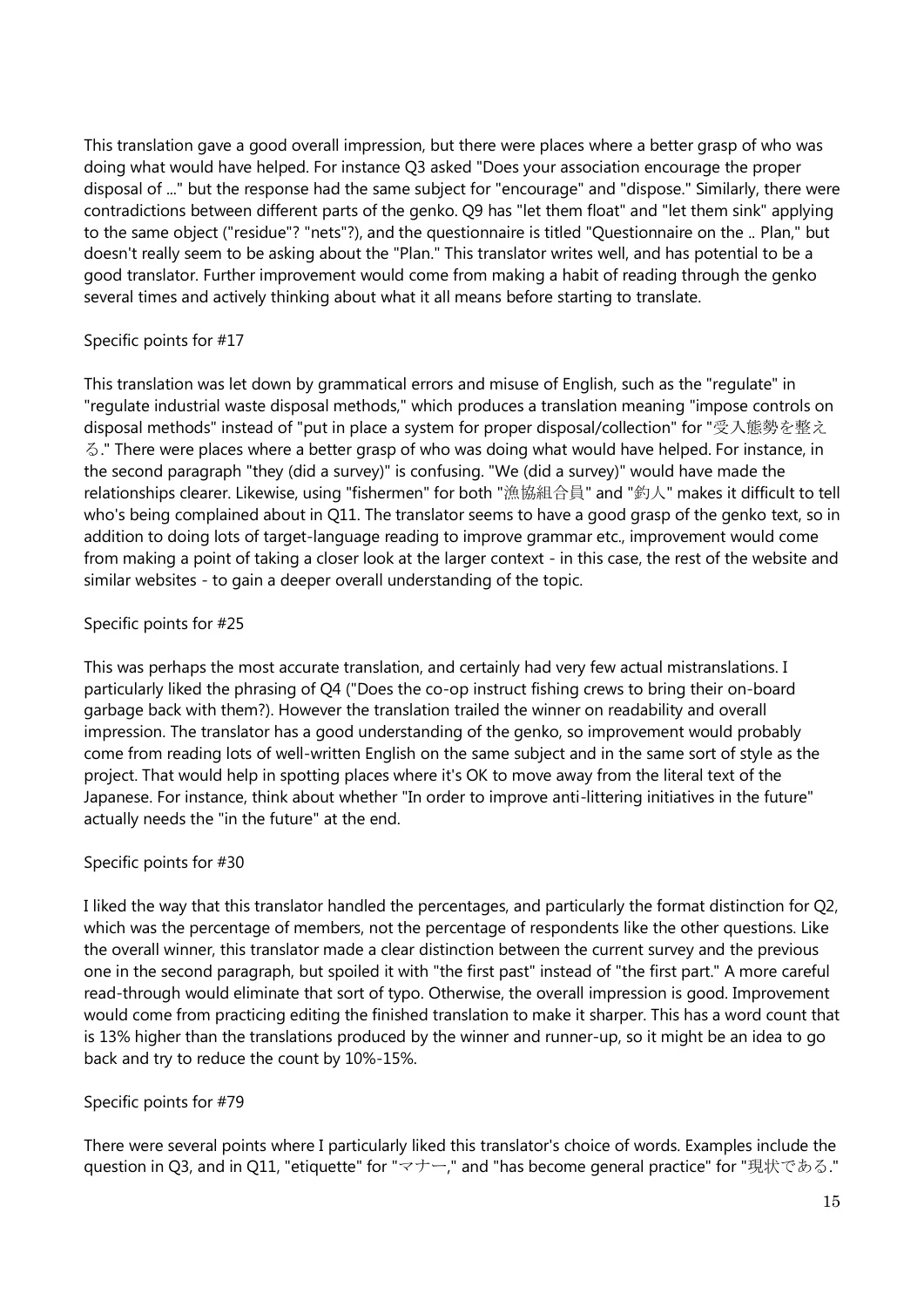However, there were also discrepancies such as "in-harbor maintenance while the ship is on the berth" (either "in-harbor" or "... berth," not both) and the disconnect between the uses of "How?" between question and response in Q.5 (How do you supervise ...?/How is garbage etc. disposed of?). These would probably have been caught by a more careful read-through. Improvement would probably come from leaving the translation for a while before coming back to do the read-through with a fresh mind.

#### Specific points for #83

I liked this translation because the translator had obviously thought carefully about the topic and worked out how to say the same thing in natural English. The introductory paragraphs are particularly good at making a clear distinction between the current survey and the previous one, and I liked the "investigation to find out how people ... perceived the marine litter situation in their area. Compare that with the same part by some of the other finalists: "survey ... to examine the awareness of marine pollution," "survey to see what [people] think about garbage in the ocean." I liked the simplicity of "seaweed nets" (Q9) and phrasing such as "sorting garbage" (Q4) and "does your cooperative have a policy in place for..." (Q3). Improvement would probably come from making a point of re-reading the genko and then doing a read-through of the translation with a fresh mind to catch oddities such as "survey of ... gear shops was also conducted" ("also"?) and "driving into the harbor" (splash?).

### **Ken Wagner**

Several different field-specific conceptual and terminology challenges were hidden in the seemingly innocuous survey questionnaire on marine litter used as this year's Japanese-to-English contest passage. Lodged in deceptively short sentences and often shorter responses were words and ideas from the fields of commercial fishing, aquaculture, Japanese commercial fishing organization management, and marine environmental protection. A considerable amount of leg work would have been required to research each of these areas and render a translation that was appropriate in tone and register as well as technical parlance.

This year's contest finalists deserve praise for extracting the meaning from the questionnaire and its responses and continuing to lead the reader in the right general direction in a manner that was generally pleasant to read. They maneuvered around a couple of confusing typos left in the text, and went through several levels of depth in research to find correct official names and terminology. Admirably, no one took the bait of transferring the down arrow ( $\downarrow$ ) into English to mean "see below."

In the world of commercial translation, it is still possible to get largely incorrect or incomprehensible translations, so the candidates, none with more than three years experience, are on the right track in their development as translators.

This year's winner, Entry No. 83, produced far-and-away the most accurate and succinctly expressed translation. The evaluation system that I use assigns negative points for errors (e.g., misunderstanding, syntax, technical terminology, register), positive points for displaying subject familiarity or good writing, and has an "artistic impression" score (the general visceral reaction I get from reading the translation after not having seen the Japanese text for a while). Entry No. 83 only had one-half to two-thirds the error points and had two to three times the positive points of the second and place finishers. The translation featured a clean title (Anti-Littering Measures), clear introduction, and smoothly worded questions and responses. Entry No. 83 called bilge water "bilge water" which sounds so much better to my Pacific coast ear than just "bilge," the term used by four of the other six finalists.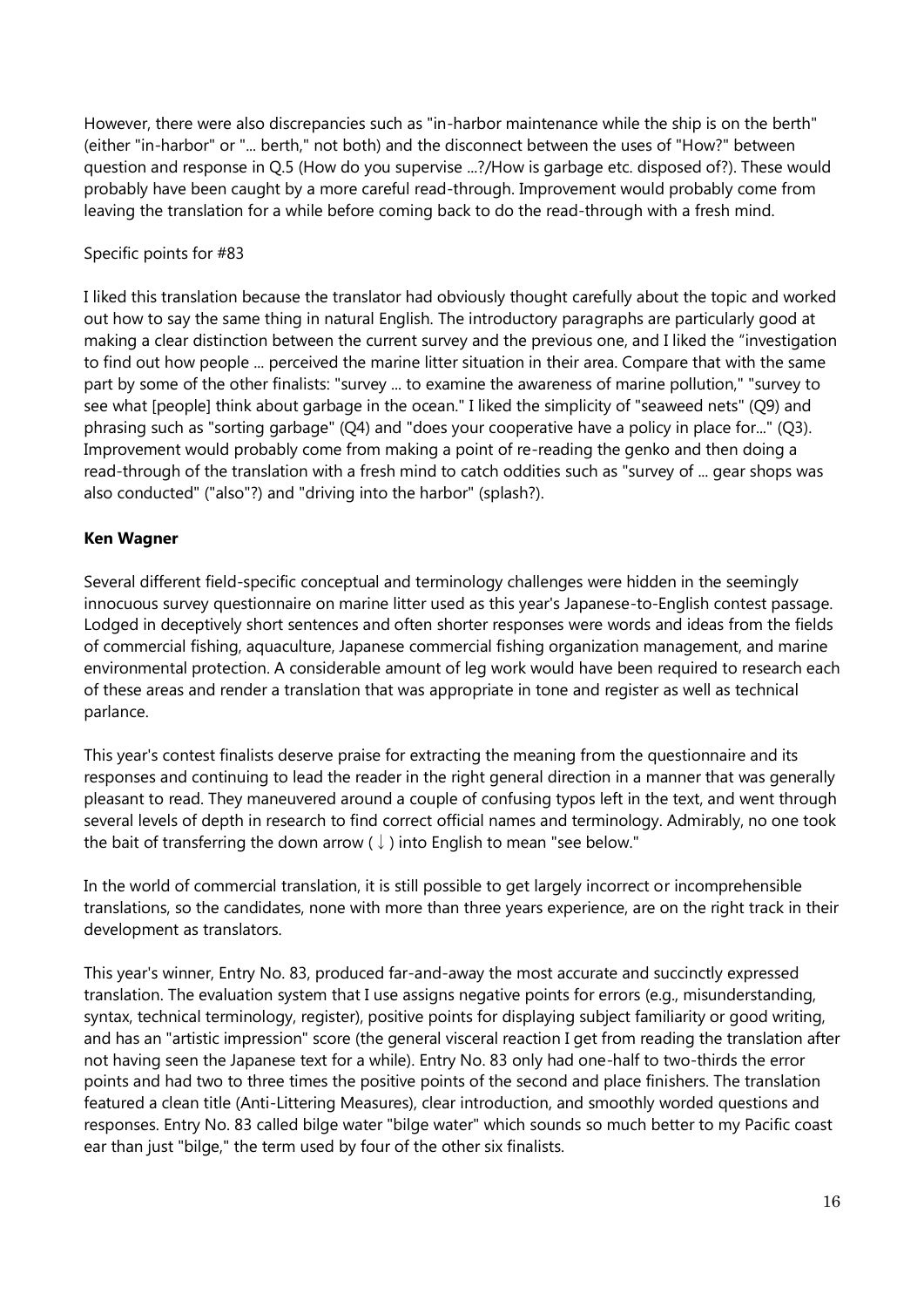The second place winner, Entry No. 25, actually prompted the best visceral reaction when I read the translation after not having seen the Japanese text for a while, and there were considerable fewer error points than the other four finalists.

The third place winner, Entry No. 30, produced the second best visceral reaction when I read it independent of the text, but on closer examination had quite a few errors and clearly fewer positive points for subject familiarity or outstanding writing.

Since Entry No. 83, Entry No. 30, and Entry No. 25 will be immortalized on the translation contest web page, I would like to mention here, before it's too late, that I rated Entry No. 4 slightly above Entry No. 25 and Entry No. 4 was my choice for third place. I found significantly (in a non-statistical sense) fewer errors in Entry No. 4 than Entry No. 25, but the judges eventually agreed that Entry No. 25 edged out Entry No. 4 overall.

A few specific items I might note are:

Certain parts of the English version of the questionnaire could have been more in the register of the fields of fisheries bureaucracy and industry and marine environmental protection bureaucracy. The questionnaire was, after all, issued by a marine activities-regulating bureaucracy to organizations in the fisheries industry. An example of such jargon can be found in [Chapter 18 of the Preliminary Report of the](http://www.oceancommission.gov/documents/prelimreport/chapter18.pdf)  [U.S. Commission on Ocean Policy -](http://www.oceancommission.gov/documents/prelimreport/chapter18.pdf) Governors' Draft. Reading a few pages of that will get you in a marine bureaucratic mood in short order. It was on the first page of hits returned by searching [+"marine litter"](http://www.google.co.jp/search?q=%2B%22marine+litter%22+%2B%22commercial+fishing%22&sourceid=navclient-ff&ie=UTF-8&rlz=1B3GGGL_jaJP176JP215)  [+"commercial fishing" on Google.](http://www.google.co.jp/search?q=%2B%22marine+litter%22+%2B%22commercial+fishing%22&sourceid=navclient-ff&ie=UTF-8&rlz=1B3GGGL_jaJP176JP215) (Other judges may feel that a general tone is fine for this piece.)

The name of the organization that issued the questionnaire (第十一管区海上保安本部) posed a terminology challenge. Although the Eijiro online dictionary glosses this without the number as "Regional Marine Safety Headquarters," the organization's own website, which can be found by simply pasting the character string into Google, identifies the organization as the 11th Regional Coast Guard Headquarters. The site provides a link to the main Japan Coast Guard page that contains enough English-language information to confirm the current English name is Japan Coast Guard. There is, however, conflicting information on the web as to the name this organization, and Japanese organizations frequently change their English names over time for various reasons, so this simple name presents a bit of a research problem. Two of the six finalists chose the wrong name for this organization. Ironically, the 11th Regional HQ website is the site where the contest passage could be downloaded.

Another terminology challenge, and somewhat of a technical challenge, was what to call the fisheries cooperative associations (漁業協同組合) in the face of some seemingly contradictory evidence on the web.

The Japanese Wikipedia entry for 漁業協同組合 provides a link to a list of all 34 local cooperatives on and around the main island of Okinawa and suggests that the standard English is fisheries cooperative. The webpage of the national federation of local fisheries cooperative associations (JF Zengyoren) mentions both "fisheries cooperatives" and "fisheries cooperative associations" at the local level. However, there is quite a bit of English-language evidence in the form of academic and bureaucratic literature to suggest that "fisheries cooperative association" is the accepted term, including the fact that the abbreviation FCA is accepted. Of the six finalists, two actually used fisheries cooperative association, one used fisheries cooperative, and the other terms used varied from fishermen cooperative societies and fishery cooperative to fishing industry association.

Another interesting challenge was the question (No. 9) on how people disposed of the residue from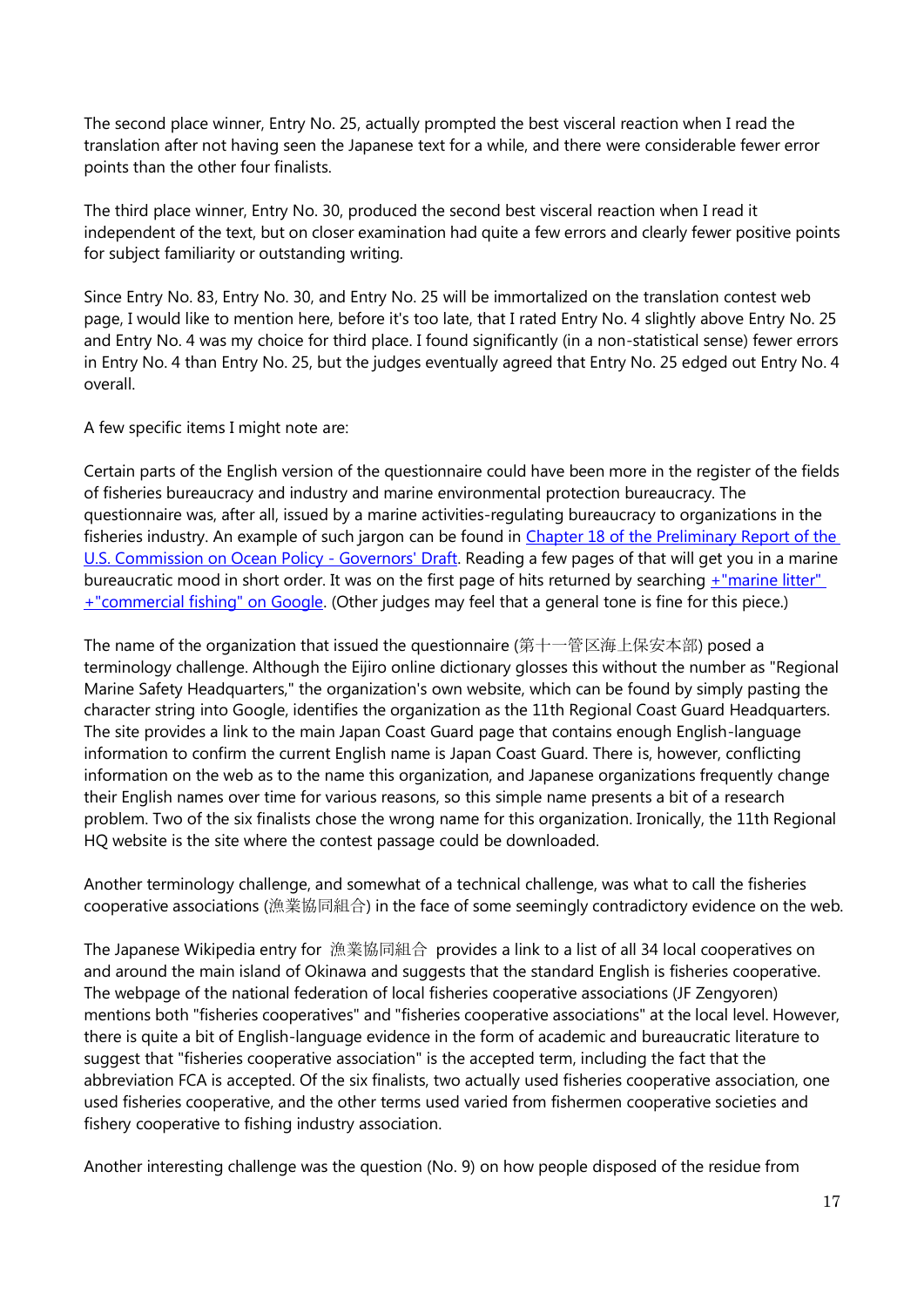cleaning the mozuku nets. The translations of Response No. 2 to this question differed greatly. This response was "2) Haul in the nets, clean them in the drying area, and then flush [hose] the residue back into the water. (回収して網干場で洗浄し海に流している.) The "flush or hose into the water" proved especially troublesome for the finalists, with the top three finalists rendering it as "allowed to flow out to sea," "rinse it in the sea," and "dispose of the residue in the ocean." This conjures up very different mental pictures of the process. I would picture large concrete-paved work areas to lay out gear on, and high-pressure industrial hoses for knocking the residue off and flushing it out to sea. In fact, there is a nice video of a person hosing off a mozuku net on youtube [\(watch this](http://www.youtube.com/watch?v=-jBypyjZvyI) or search モズク網洗浄 on youtube). The water is flowing off the edge of the dock, and a couple of swipes with the stream of the hose would get it all back in the ocean.

Regarding the word mozuku itself, most of the six finals either mentioned it was an edible seaweed or provided some type of note describing it and identifying it by scientific name. The contest winner chose to drop the term mozuku entirely, which may have been a judicious editing move, considering the translation instructions given with the passage.

The purpose JAT Translation Contest is to encourage new and aspiring translators with no more than three years of experience. The six finalists produced translations that were clearly superior to those of the other contestants and demonstrated potential for growth in the craft.

I congratulate them for their accomplishment and hope that they will continue to stay active in the field.

## **Lee Seaman**

First, my compliments to the finalists. The overall quality of translation was excellent, and I predict promising careers as professional translators for all of you.

I also complement the organizers of the contest, and particularly the people who selected the test translation. This is a challenging piece, with considerable room for the translator to demonstrate his or her ability to provide a clean, clear, and accurate translation.

Each finalist made at least a few errors. My picks for first and second place were those passages that I felt most clearly communicated the meaning of the Japanese with the fewest errors and areas of potential misunderstanding.

## **Working premises**

I have been a professional translator for over 25 years, and it is not uncommon for clients to have me evaluate a newer translator's work. So I approached these translations from that perspective.

I made two hypothetical assumptions: (1) that this is a commercial translation, performed for a paying client, and (2) that the client wants to know the content of the questionnaire from a technical/scientific perspective (rather than, for example, a scholarly linguistic analysis of the language used in Japanese questionnaires).

Given this perspective, clearly some errors are more important than others. Errors that cause a misunderstanding of content, or that cause the reader to question the validity of the document, are more serious than errors that are simply awkward.

#### **General comments**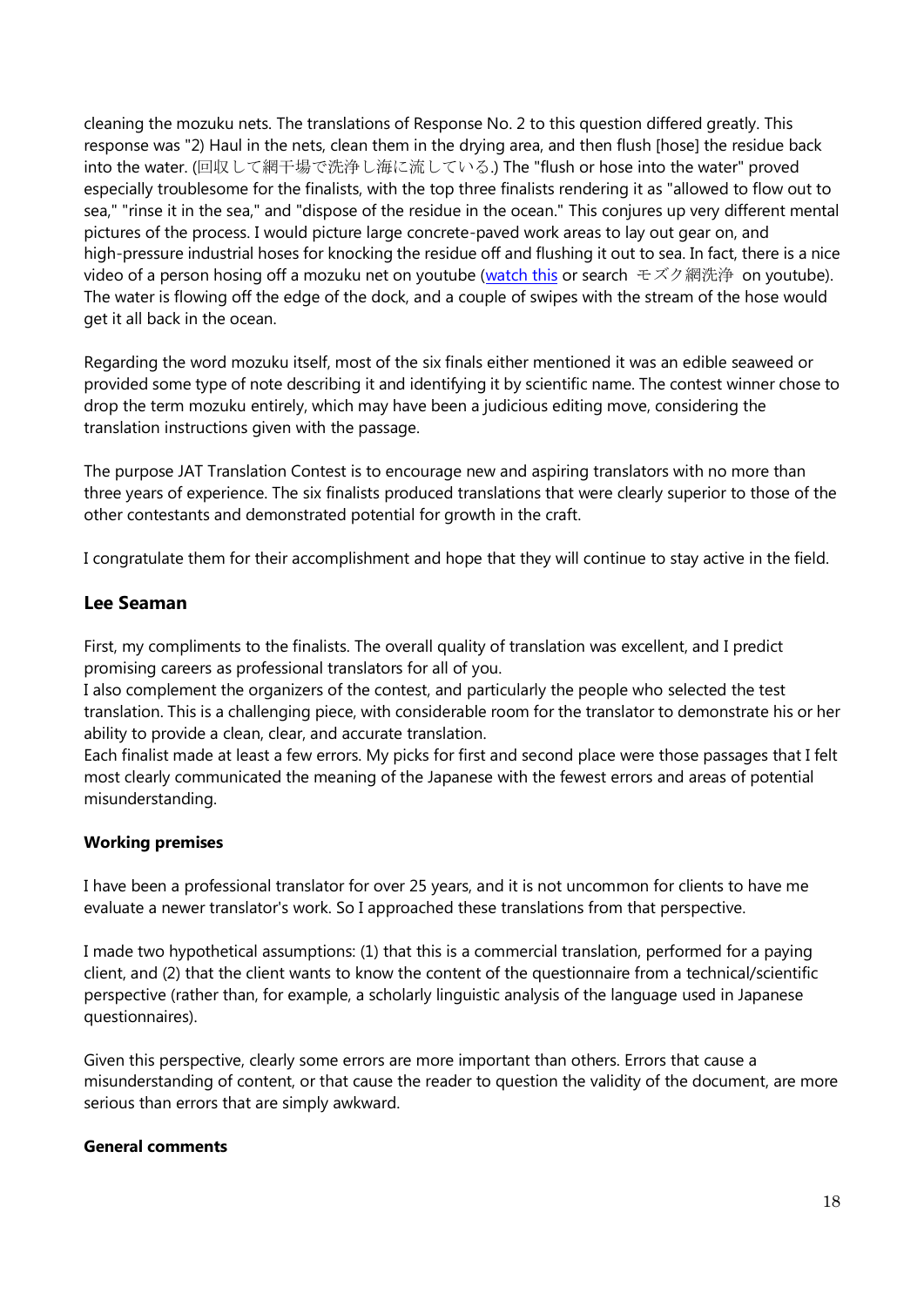I would like to focus on three points in the Japanese document that I thought were particularly challenging.

## 1) ゴミのポイ捨て

Four finalists translated this as "littering", one as "throwing trash into the ocean", and one as "garbage dumping". I found over 500 entries online for "marine littering", which I would recommend in this context.

## 2) 港内

This was translated as "port" in some cases and "harbor" in other cases. Confusion ensued when translators did not distinguish between "in the port" (meaning within the physical area of the port, including roads, buildings, and trash receptacles), and "in the harbor" (meaning in the water).

Thus, in Question 11-3, "港内に家庭のゴミを捨てているのが現状である" was in some cases translated to imply that families were bringing their garbage to the port facility and dumping it in trash bins there, rather than dumping their garbage directly into the water. My reading of the Japanese is that some people are dumping garbage directly into the water, but there may be is a mixture of behaviors (dumping in the water and dumping in the port facility trash receptacles). For a commercial client I would add a translator's note asking for clarification, or use a workaround that does not specify where the garbage is dumped.

## 3) 港内での釣人のモラルが低い、釣人のマナーが悪いので困っている

This is an excellent example of Japanese words that "look like" they should be English but are actually not. A direct translation of "poor morals" suggests that fishermen are having or promoting illicit sexual encounters at the port or onboard their boats, and "bad manners" suggests rude speech and actions. Refusing to take care of their own garbage and trash would be better described as "irresponsible", "thoughtless", and/or "inconsiderate".

## **Individual comments**

## 1) No. 83

An elegant and easy-to-read translation. I particularly appreciated the phrasing of the questionnaire elements (for example, "If 'Yes', describe:" is a very readable translation of "イと答えた方はその内容"), and the use of "you". The extra care given to layout contributed to readability.

See comments above regarding "littering" and "manners". Also, "inconsiderateness" would be better rendered as "lack of consideration".

## 2) No. 25

A very good translation clear and accurate. I particularly appreciated the phrasing "In the second round" for "この調査の第2弾として", and your clear translation of the responses to Question 4.

See comments above for "littering" and "morals and manners". In Question 9-3, your translation of "Clean the net and then let it sink naturally" implies that the net is sinking, rather than the residue cleaned from the net; "let the residue sink naturally" would be clearer. I also wonder if you considered that "ロと答えた 方はその内容" in Question 6 might be a misprint for "イと答えた方はその内容", which seems to make more sense in the context. In a commercial translation, I would probably add a translator's note here.

## **Other translations:**